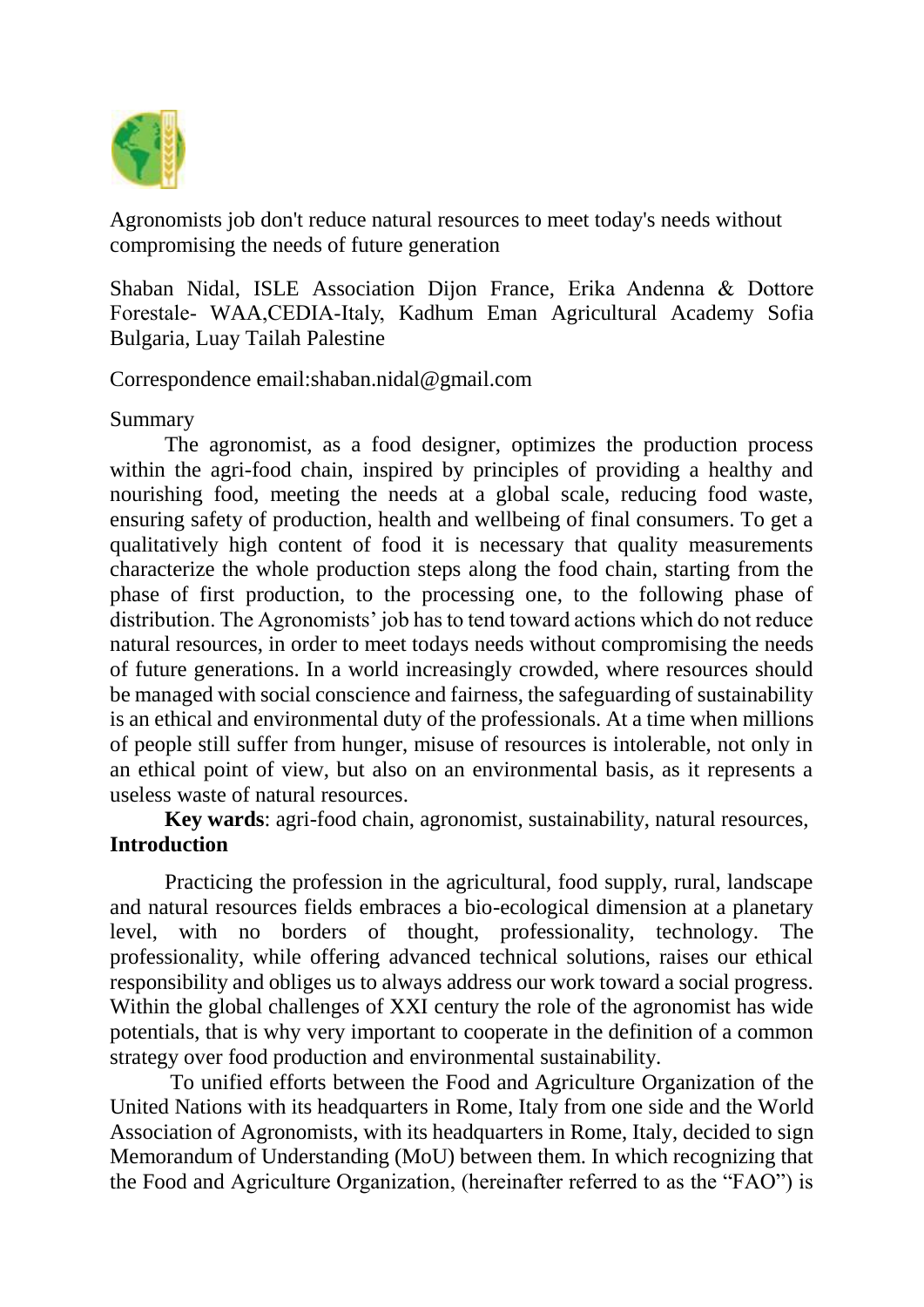a specialized agency of the United Nations system, with a vision for a world free from hunger and malnutrition, where food and agriculture contribute to improve the living standards of all, especially the poorest in an economically, socially and environmentally sustainable manner. It is a knowledge organization with three global goals: eradication of hunger, food insecurity and malnutrition, elimination of poverty through increased food production and rural development and sustainable management and utilization of natural resources for the benefit of all. Within the framework of five Strategic Objectives, FAO works closely with Member Nations and a range of partners at national, regional and global levels to achieve these goals. Acknowledging that the World Association Of Agronomists, ("WAA"), represented for the purpose of the present agreement by Andrea Sisti, in his quality as President of WAA, with registered office at Matr./ Reg. AACR/011./. Florianopolis, January 18, 2008., is an international professional organization which gathers more than 44 organizations that represents more than 380.000 professionals around the world, and its purposes are to unify, coordinate, and represent associations of agronomists throughout the world, promote the practice of such profession, its academic excellence and professional ethics, promote the social and economic development of the rural sector and represent agrarian rights in international forums and before governments.

Conscious- WAA was founded by representatives from thirty countries on September 8, 1994 in Santiago, Chile, as a result of the First World Congress of Professionals in Agronomy. The WAA is a non-governmental, non-political. nonreligious, non-racial, and non-profit international organization, with perpetual existence and managed only by agronomists; Theme of the UN Participation in Expo Milano 2015 was: "The Zero Hunger Challenge. United for a Sustainable World"; Theme of the WAA Participation in Expo Milano 2015 was: " THE GLOBAL FARM OF THE FUTURE - Projects for identity-creating, sustainable and long-lasting models of food production. The role of the agronomist profession in social responsibility for sustainable development and respect for the territorial diversity of local communities".

This concept is summed up in the Zero Hunger Challenge launched by UN Secretary-General Ban Ki-moon in 2012. The UN System brings this vision to Expo Milano 2015, demonstrating to visitors how it is possible to end hunger in our lifetime, how this can only be achieved if we work together and how we can and need to be part of the solution; The Zero Hunger Challenge consists of five pillars:

- Zero stunted children less than 2 years;
- 100% access to adequate food all year round;
- All food systems are sustainable;
- 100% increase in smallholder productivity and income;

 Zero loss or waste of food; UN and WAA have developed a collaboration during the Expo2015 period for the dissemination and knowledge of the Millennium Development Goals and themes of the Zero Hunger Challenge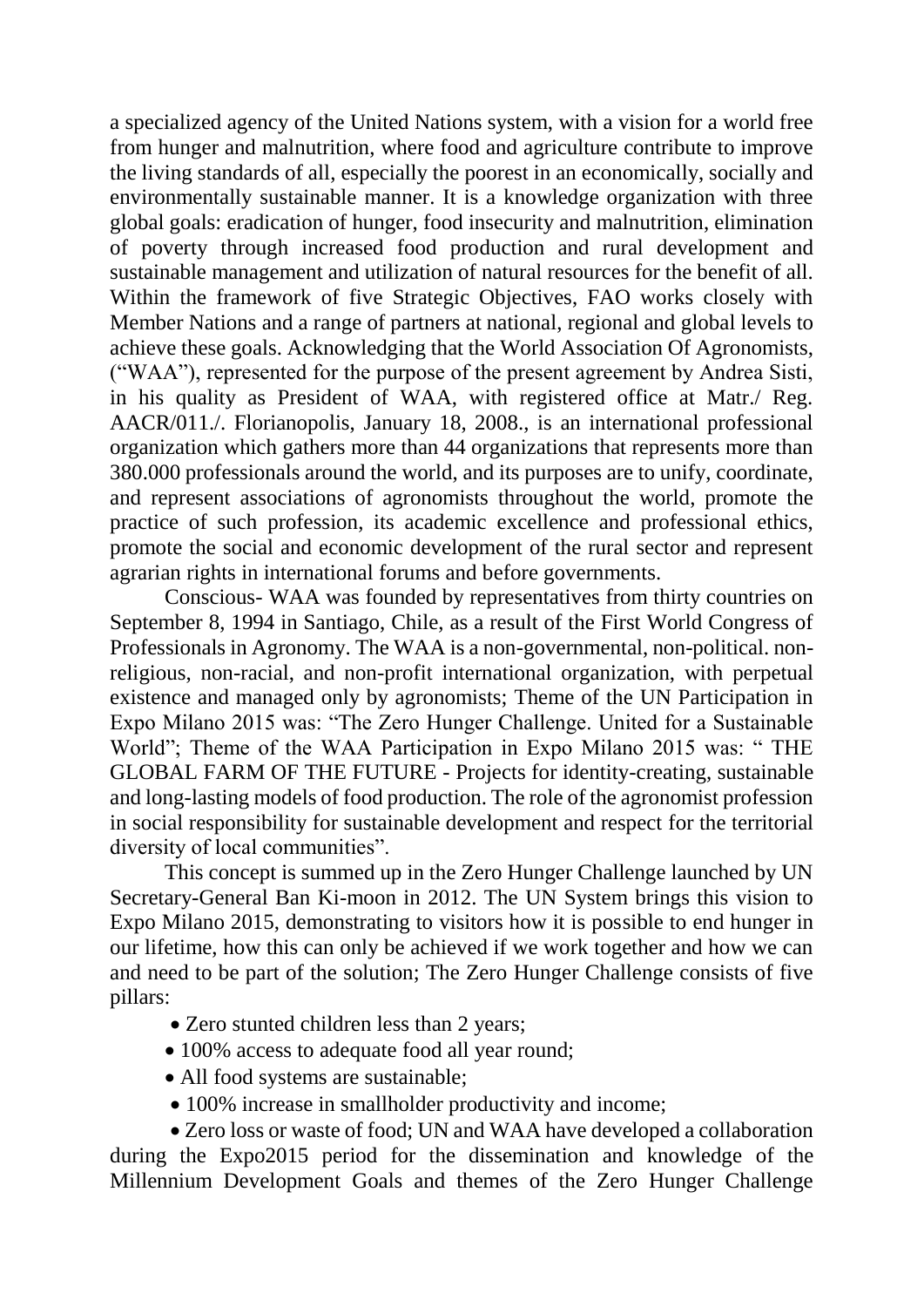project; During Expo2015 it has been held the Sixth World Congress of Agronomists with the election of the new President of the WAA and the approval of the Universal Chart of the Agronomist and the new program that provides a strong synergy with the United Nations and in particular with FAO; The Universal Chart of the Agronomist has been inserted in the Milan Expo 2015 Chart; Noting that FAO and WAA have a history of close collaboration, particularly in the areas the dissemination of good practices of sustainable agriculture, vocational training, planning and design of resilient systems, innovation in agricultural, forestry and animal husbandry as well as the conversion of urban systems; Recognizing that FAO and WAA have a common global interest in promoting improved coherent action for achieving integrated approaches to sustainability, improvement of diet quality, and agricultural innovation in developing countries; Considering that cooperation between FAO and WAA would mean better access and exchange of information, knowledge and expertise in the field of food and agriculture sustainability that can benefit the services that FAO provides to its Members within the framework of the Strategic Objectives of the Organization.

The broad thematic areas where synergies will be established upon mutual agreement between the Parties are, among others:

- dissemination of good design practices;
- qualification of professionalism;
- improvement in the perception of FAO objectives;

• dissemination of culture and knowledge on sustainability and food biodiversity;

- integrated approaches to sustainability;
- $\bullet$  agricultural innovation;  $\bullet$  food and nutrition;
- processing and value addition of agri-food products.

Regarding these matters, a collaboration between WAA and FAO would be desirable, in order to create a profitable synergy among Authorities with the common goal of creating a shared project on the Farms of the Future. The innovative concept that two parties want to develop together with your experts is the transition from the traditional farm - organized according to the principle of adding volumes spread throughout the territory, which often oversized compared to their production volume - to the **Global Farm** organized according to shared methodological principles, always connected to other Farms. **The keystone to this vision is the importance of the Network, which aims to be the resource of a truly sustainable development. Each Farm is a tile that, together with others, can compose a global model, for a complete and waste-free system.**

The context where must to respect the following principles:

#### *1) For food and health*

**The agronomist, as a food designer, optimizes the production process within the agri-food chain, inspired by principles of providing a healthy and**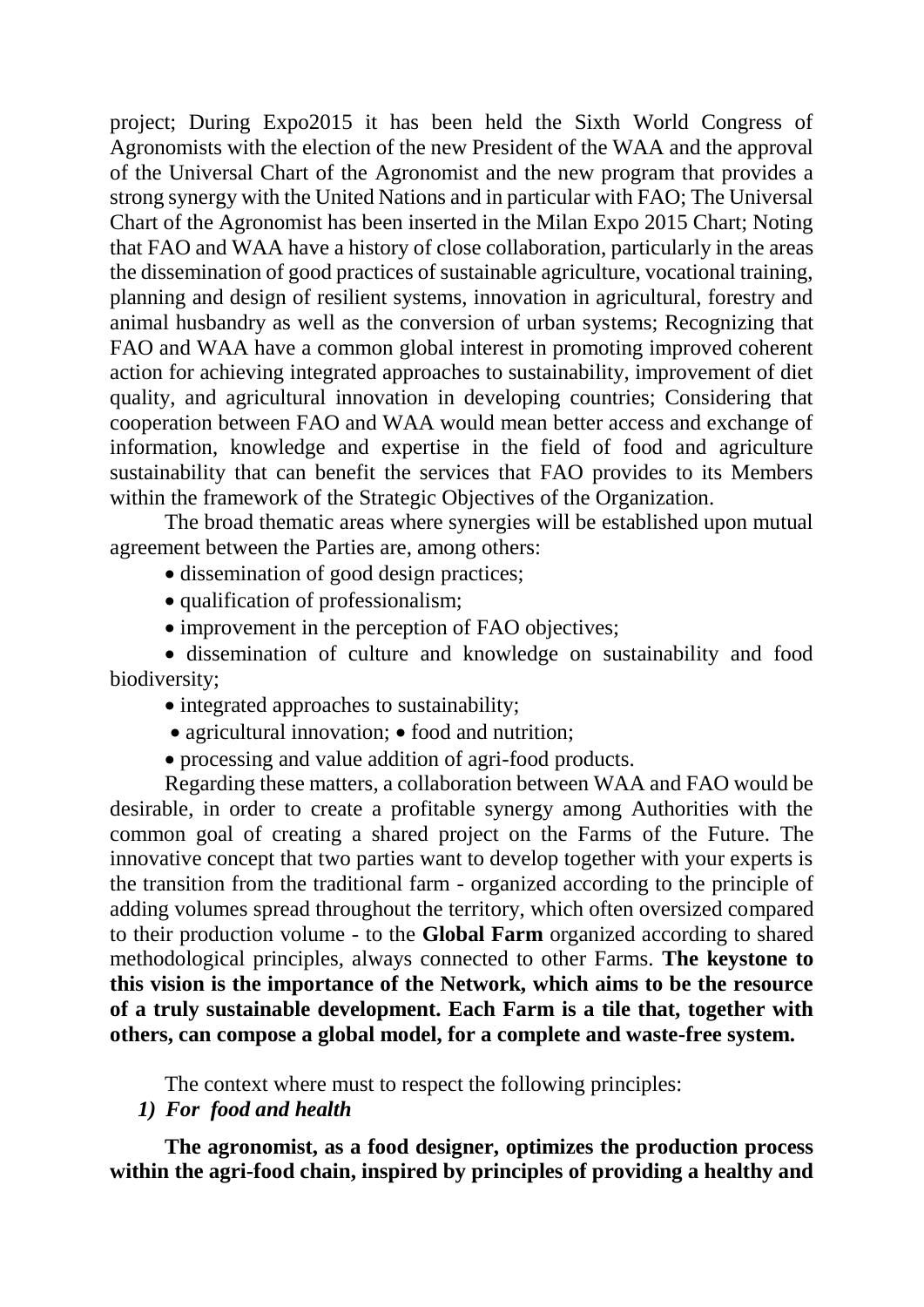### **nourishing food, meeting the needs at a global scale, reducing food waste, ensuring safety of production, health and wellbeing of final consumers.**

The defence of nutrition involves a professional activity based on consciousness and rationality on several fronts. The skills of the agronomist involve the design of food, the active management and waste reduction, as well as training and information for consumers in order to make them more and more aware of the nutritional value of products.

To get a qualitatively high content of food it is necessary that quality measurements characterize the whole production steps along the food chain, starting from the phase of first production, to the processing one, to the following phase of distribution.

The role of the agronomist in the food chain processes is to ensure and certify that each actor applies all necessary measures in order to ensure the final consumer high levels of food quality and safety, considered sufficient for all inhabitants of the planet.

### *2) For sustainability*

## **The Agronomists' job has to tend toward actions which do not reduce natural resources, in order to meet todays needs without compromising the needs of future generations.**

In a world increasingly crowded, where resources should be managed with social conscience and fairness, the safeguarding of sustainability is an ethical and environmental duty of the professionist. At a time when millions of people still suffer from hunger, misuse of resources is intolerable, not only in an ethical point of view, but also on an environmental basis, as it represents a useless waste of natural resources.

### *3) For biodiversity*

**The agronomist ensures the custody of biodiversity, commits himself for development and transmission of genetic diversity for food and agriculture and provides "diversity within all life beings, included those living underground, in the air, in water ecosystems and the ecosystems they are part of".**

Protection of biodiversity implies the professional moral obligation towards future generations to guarantee the balance between biodiversity and genetic improvement in planning and designing. This is to be obtained by encouraging farm agricultural practices that contribute to forming balanced agricultural ecosystems, by safeguarding existing interactions between agriculture and biodiversity, and by improving the efficiency of production. The fulfillment of this principle is to be reached with the promotion of crop choices that increase the biodiversity of farms.

### *4) For soil and water*

**The Agronomist ensures soil and water protection and sustainable management, in order to preserve its functions, and economical, environmental, social and cultural services.**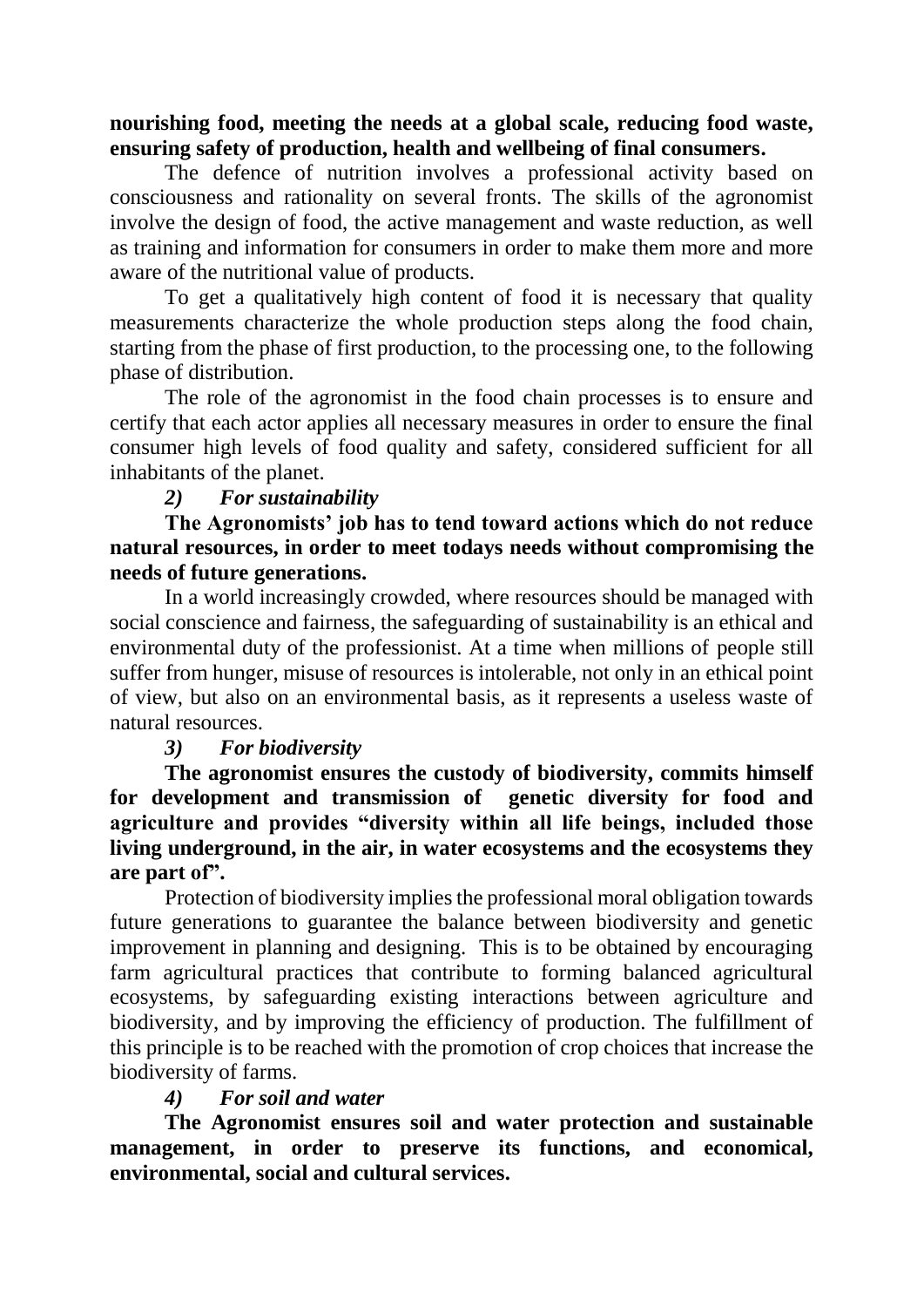The protection and sustainable management of soil request to the Agronomist the adoption of professional practices that maintain unchanged the fertility of the soil and prevent degradation. Through finding water needs of a specific production environment , a rational and cautious use of water resources involves the agronomist in the adoption of professional practices that enhance the use of this resource and reduces its waste, also by developing the use of innovative production systems as well as non-conventional water resources.

Soil and water are an essential element for life; They are the fundamental component of terrestrial ecosystems and the environment, that provide a range of benefits to humans through a variety of functions and ecosystem services. Avoid their losses and enhance their role are key factors for the welfare of present and future generations.

#### *5) For landscape*

**The Agronomist preserves the "territory and culture" value and promotes local identities promotion, trough rural land and its traditions conservation**.

The professionist, having deep knowledge of the productive vocation of the territory, has the task of promoting "ad hoc" development models, able to interconnect local features and places of production. The rational and prudent management of the "territorial capital" is aimed to develop strategies and convey the value that a territory can reveal.

The Agronomist, through proper spatial planning and designing, ensures rural development, namely the maintenance and growth of socio-economic values.

### *6) Social use of genetics*

**The Agronomist uses genetic improvement techniques in order to ensure better living conditions, on an environmental, social and cultural level, avoiding economic colonialism toward weak populations.**

The rational use of genetics, free from economic purposes, involves professional rectitude anywhere in the world. Genetic pool of species is the heritage of all and therefore must serve the good of all mankind, in other words biotechnology applications should safeguard this principle without becoming arbitrary domain of interests, or being used for purposes of material economic interest.

### *7) Social use of technology*

**The Agronomist guarantees that the use of technologies and innovative practices does not determine asymmetric information, prevarication of weak ones, decrease of fundamental rights. Well directed techno-science can produce valuable ways to improve the quality of human life, preserve the balance of the ecosystems and safeguard environmental sustainability.**

Any professional application is expected to stay within this framework, and with no doubt constant attention is needed in order to consider any ethical issues involved.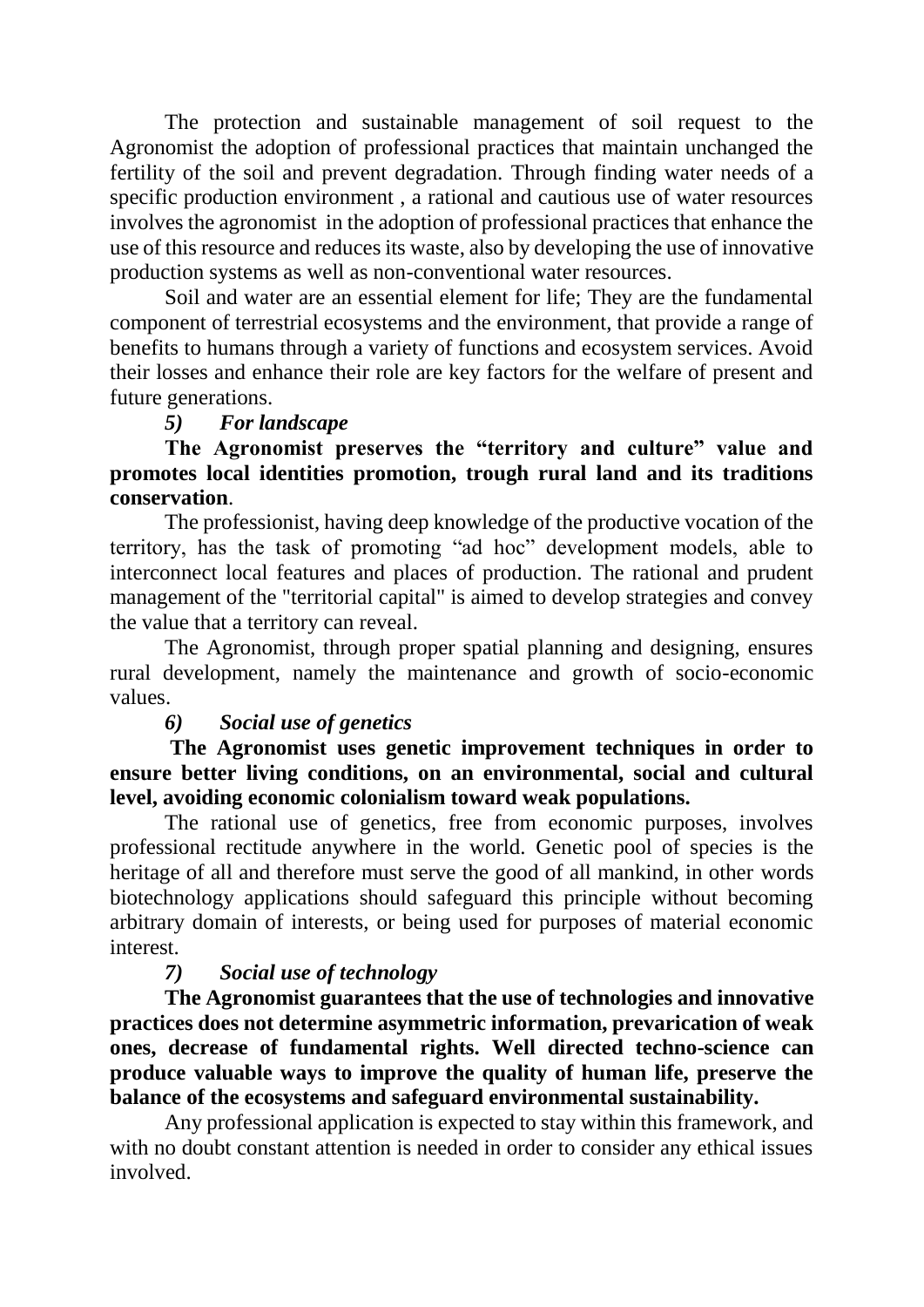To this end, the professional ensures a scientific and social debate that is responsible and large, able to consider all available information and without interest, be they political, economic or ideological.

# *8) Intellectual and professional freedom*

# **The Agronomist excludes any obstacle and bond to his freedom in the exercise of profession. He should always preserve his freedom in judgment, technical and intellectual role, any external influences.**

In a social context dominated by the financial aspects, where money is no longer the instrument but becomes an end, intellectual autonomy is often subjected to economic constraints. The intellectual independence should always be pursued, and this implies for the professionist the continue verification of the absence of external constraints on his work. Moreover it involves moving away from influences of any kind, moral, material, political, ideological, economic and also coming from the family, so that his activity is marked only to the full protection of global interests, in line with the general ethical and social principles.

# *9) For knowledge*

# **The Agronomist believes in permanent training, in order to offer high quality advise in his work. This is matter of public and professional dignity matter.**

Training and professional development, not only represent an opportunity for the professionist to improve the quality of performance, but also an opportunity to enhance the peculiarity of profession. The lifelong learning implemented in some areas of the planet is a crucial point of the strategy, considering that the speed of technological change and scientific progress makes it essential to gain learning opportunities throughout life. The Agronomist recognizes that changes in the rules and the unstoppable progress of science and technology require constant updating, in order to ensure the highest quality of professional services; the Agronomist considers training and lifelong learning as a means to keep up with scientific progress, a necessary extent to maintain his job safe and effective.

# *10) Membership obligations*

# **The Agronomist ensures solidarity and fellowship among colleagues all over the world, promoting cooperation and mutual aid, at a professional, social and familiar level.**

The spirit of fellowship is born from belonging to the same community, sharing the feeling of mutual consideration and common sense. The spirit of fellowship has undoubtedly positive values as it leads to the collaboration between colleagues and to a mutual aid, provided that it does not end with becoming a more important value than the needs of the majority of citizens. An important aspect is the respect of others' professional opinions. The differences should never become occasions of friction on personal terms, but they provide opportunities for civil confrontation of opinions and to mutual enrichment.

### **Conclusion**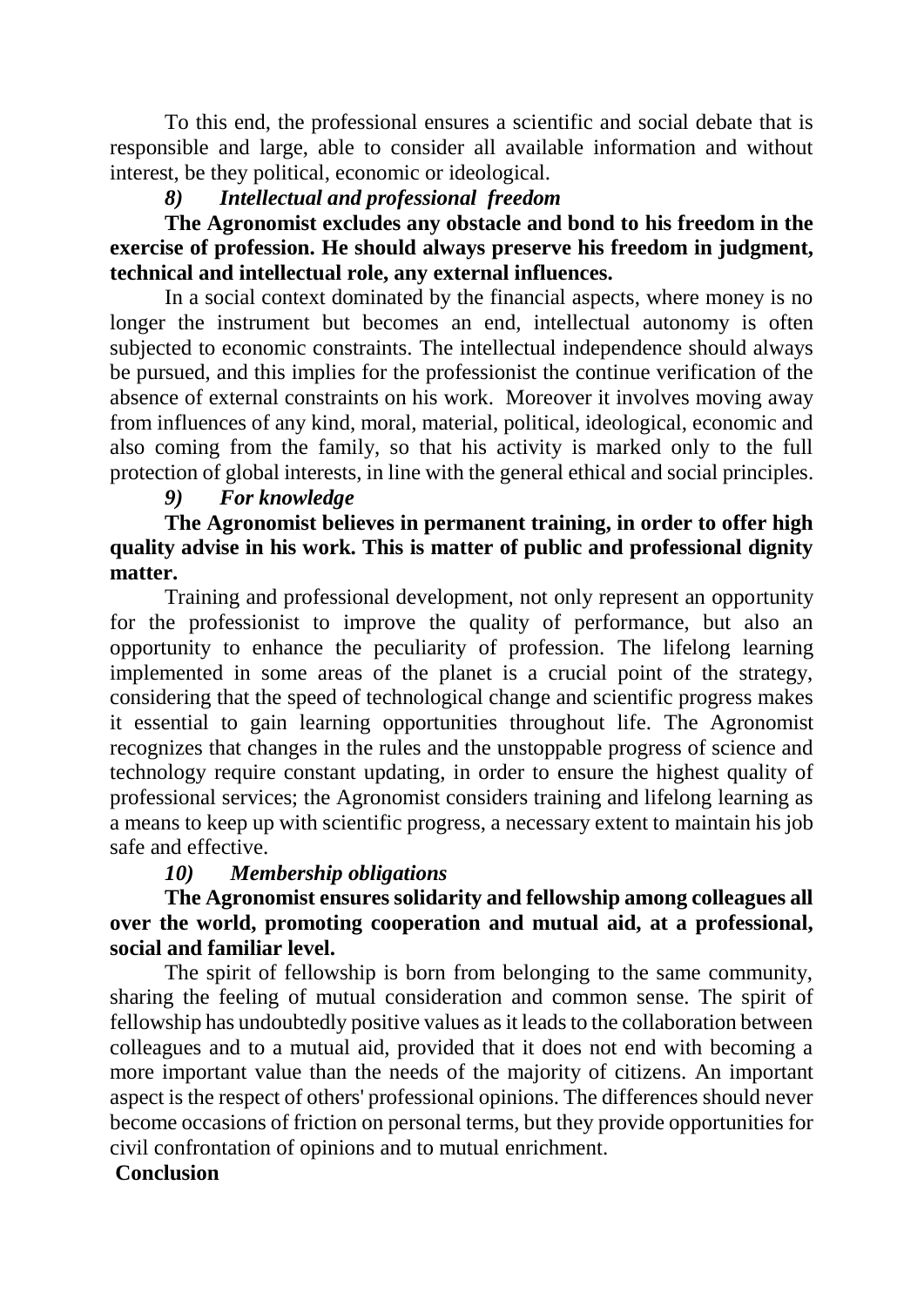Sustainability rests on the principle that must meet the needs of the present without compromising the ability of future generations to meet their own needs. Starving people in poor nations, obesity in rich nations, increasing food prices, on-going climate changes, increasing fuel and transportation costs, flaws of the global market, worldwide pesticide pollution, pest adaptation and resistance, loss of soil fertility and organic carbon, soil erosion, decreasing biodiversity, desertification, and so on.

Sustainable agriculture is an alternative for solving fundamental and applied issues related to food production in an ecological way. While conventional agriculture is driven almost solely by productivity and profit, sustainable agriculture integrates biological, chemical, physical, ecological, economic and social sciences in a comprehensive way to develop new farming practices that are safe and do not degrade our environment. Considered for a long time as a soft, side science, agronomy is rising fast as a central science because current issues are about food, and humans eat food.

The agronomist, as a food designer, optimizes the production process within the agri-food chain, inspired by principles of providing a healthy and nourishing food, meeting the needs at a global scale, reducing food waste, ensuring safety of production, health and wellbeing of final consumers. In a world increasingly crowded, where resources should be managed with social conscience and fairness, the safeguarding of sustainability is an ethical and environmental duty of the professionals. At a time when millions of people still suffer from hunger, misuse of resources is intolerable, not only in an ethical point of view, but also on an environmental basis, as it represents a useless waste of natural resources.

#### **REFERNCES**

Alberola C., Lichtfouse E., Navarrete M., Debaeke P., Souchère V. (2008) Agronomy for Sustainable Development. Ital. J. Agron. 3, 77–78.

Gafsi M., Legagneux B., Nguyen G., Robin P. (2006) Toward sustainable farming systems: effectiveness and deficiency of the French procedure of sustainable agriculture. Agr. Sys. 90, 226–242.

Hansen (1996) Is agricultural sustainability a useful concept? Agr. Syst. 50, 117–143.

Hillel, Daniel J. *Out of the Earth: Civilization and the Life of the* 

*Soil.* Berkeley, CA: [University of California](http://www.biologyreference.com/knowledge/University_of_California.html) Press,1992

Lamine C., Bellon S. (2008) Conversion to organic farming: a multidimensional research object at the crossroads of agricultural and social sciences. A review. Agron. Sustain. Dev., DOI: 10.1051/agro:2008007.

Lichtfouse E., Habib R., Meynard J.M., Papy F. (2004) Agronomy for sustainable development. Agronomie 24, 445. Lichtfouse E., Navarrete M., Debaeke P., Souchère V., Alberola C. (2009) (Eds.) Sustainable Agriculture, Vol. 1. Springer, EDP Sciences.

The Universal Chart of the Agronomist has been inserted in the Milan Expo 2015 Chart

[http://www.biologyreference.com/A-](http://www.biologyreference.com/A-Ar/Agronomist.html#ixzz5gp4FCD9g)[Ar/Agronomist.html#ixzz5gp4FCD9g](http://www.biologyreference.com/A-Ar/Agronomist.html#ixzz5gp4FCD9g)